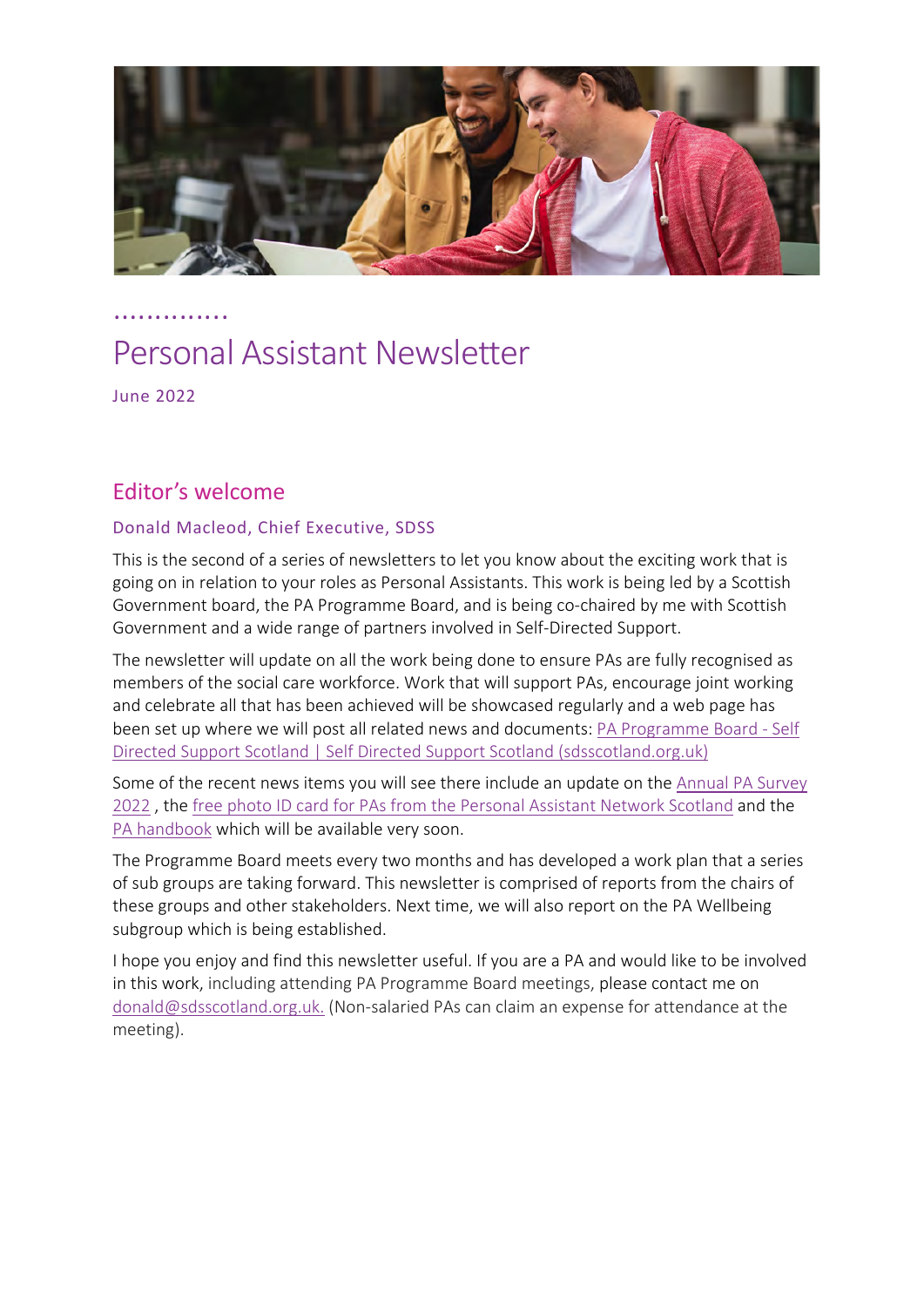# Communicating with PAs

A communications and information group has been set up as part of the PA Programme Board work to ensure that we reach PAs effectively and address all the elements of communication related to the PA work plan. Some of the critical things focused on in the first meeting of the group was the definition the PA role as general use of the term PA in Scotland has become broader than its foundation within the context of the Independent Living Movement. The group will have an extensive remit, providing guidance on public facing communication generated by the programme board, as well as communications with the PA and PA Employer audiences, including social media and website information. The initial priority for the group is the publication of the PA Handbook, which will be the hub for communications generally, along with the wider campaign "Make an imPAct" being purposed currently for recruitment. As such the group requested, and is now reviewing, a draft checklist for ensuring the handbook content is of a uniform quality. This will enable SDSS to review existing content and publish the Handbook with confidence more rapidly and have a structure for submission of new updates. The "Make an Impact" campaign logo is back with designers with the group's feedback and a new iteration is due.

## SDS Forum

SDSS extends an open invitation to explore a free SDS Forum that exists online to enable discussions https://forum.sdsscotland.org.uk/latest. This is a forum for any SDS related discussion and has a category for Personal Assistants for example. It's easy to "follow" and get updates on people's issues of interest or to raise your own, so sign up and familiarise yourself with the space and its content. Help is available accessing and using the forum, for tech shy people- please email jeremy@sdsscotland.org.uk

# The Annual PA Survey

Many thanks to all of you who submitted responses to this survey. Some initial quantitative results and some thematic ideas from the 917 survey respondents have been shared now with the PA Programme Board, Scottish Government, SSSC stakeholders and the National SDS Collaboration. A preliminary report is due next week which will be shared with SG data experts, to input on the significance of the findings, and the PA Programme Board for input on how the board and subgroups can utilise the data and if there is any need for further analysis. A discussion thread is open now on the SDS Forum for the purpose of steering our researchers here https://forum.sdsscotland.org.uk/latest Input from PAs and wider stakeholders is welcome also. You can read more about this stage of the process here Annual PA Workforce Survey - Analysis Underway - Self Directed Support Scotland | Self Directed Support Scotland (sdsscotland.org.uk)

Published on behalf of the PA Programme Board by Self Directed Support Scotland. www.sdsscotland.org.uk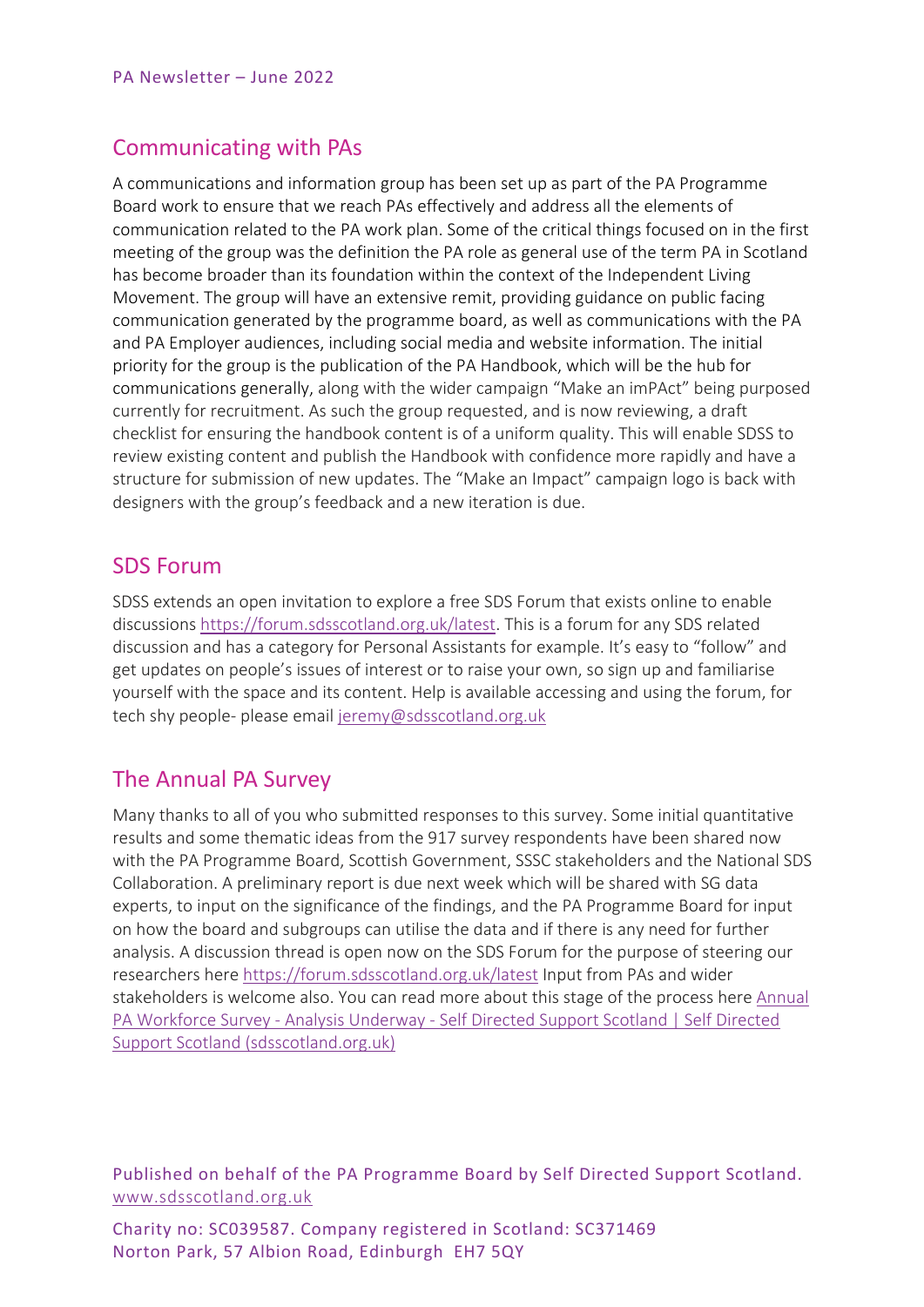#### PA Programme Board Website

There's new content on the website PA Programme Board Website, for example resources that are influencing current work, articles providing more detail on this newsletter content plus other updates, please take a look.

## Training for PAs

The training sub-group has now met twice and is getting to grips with its work plan. The initial task will include a gap analysis to review existing training resources and identify potential need. This has included a review of the new Social Care Induction Framework, to consider how this may be accessible and beneficial to Personal Assistants.

#### PA Handbook

As we announced last time, SDSS has developed an online PA handbook that is currently being reviewed by the Communications and Information subgroup. The handbook will sit along side an updated PA Employer Handbook and four case study videos are being finalised in collaboration with a working group of PAs and the PA Network. Clipouts of these videos will be used to support handbook material and longer videos will underpin recruitment work.

You can sign up to be notified on launch here: https://pa.handbook.scot/

#### PA Recruitment

The recruitment subgroup continues to develop a page on MyjobScotland to provide a comprehensive overview of the role of PAs in Scotland and advice on how to find work with links to regional PA vacancy pages. Further links to advertisements can be added by contacting the chair, Donald Macleod (donald@sdsscotland.org.uk). PA case study videos will form part of case studies of workforce for the National Care Service aiming give a sense of the breadth of social care opportunities. Case study videos will also enable the promotion of PA role through the Communications and Information subgroup. The recruitment group has met with COSLA and they have worked with Skills Development Scotland to get some data from the myjobscotland webpage. Work is also continuing to sense check job advertisements that are added to this webpage ensuring that advertisements appropriately show the job vacancy as a "Personal Assistant" which will help to raise awareness of the role.

#### Personal Assistants Network Scotland (PANS).

As the recognised membership organisation for Personal Assistants PANS are now able to issue PAs with ID badges. PANS are currently working to improve the benefits of having a member's ID card similar to the benefits available to NHS and other social care workers. You can order your badge by going to the home page of our website Home - Personal Assistant

Published on behalf of the PA Programme Board by Self Directed Support Scotland. www.sdsscotland.org.uk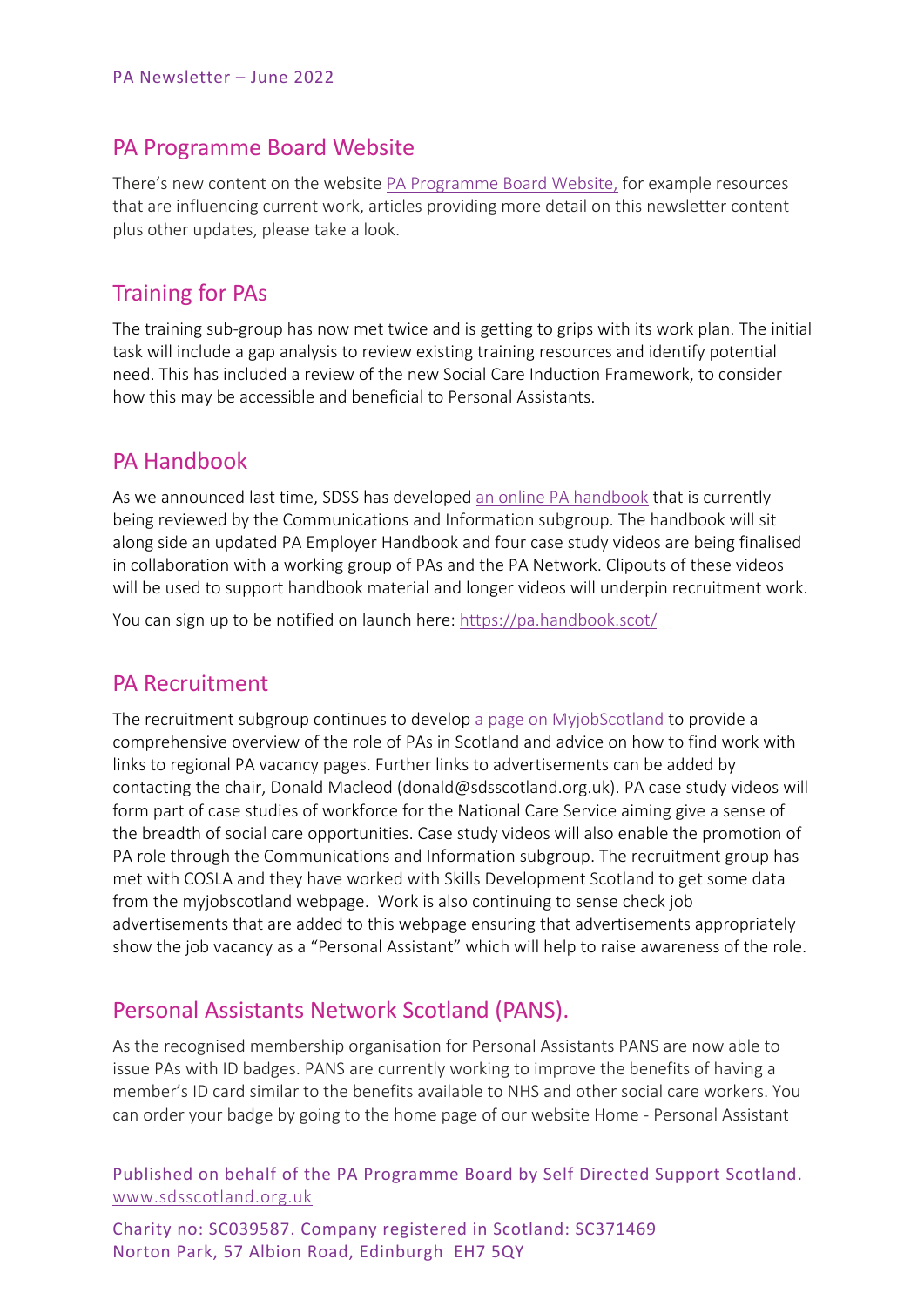Network Scotland (panetworkscotland.org.uk) and clicking on the yellow 'Order Your Badge' button which you will find near the bottom of the page. Les Watson of PANS says, "Having an ID badge shows that you are a key worker and should also save a repeat of the problems that some PAs faced during the pandemic."

Support is available to make make your application - email info@panetworkscotland.org.uk

## Personal Assistants Network Pathfinder Project

The aim of this project is to develop PA networks and bring people together to support each other. There will be an analysis of groups already set up in Scotland to check for duplication with the aim of growing a network of support for PAs and growing a collective voice of PAs. The group will consider issues around confidentiality and language.

#### Consistency within Direct Payments

Social Work Scotland (SWS) are working alongside local authorities and partnerships to improve the offer around direct payments for PA Employers to employ PAs and ensure consistency across Scotland. Social Work Scotland are currently recruiting for a team member to assist with their work with local authorities on direct payments, learn more from their website https://socialworkscotland.org

# Disclosure (Scotland) Act 2020 implications

There is a move towards a mandatory Protection of Vulnerable Groups or PVG system which will have an impact on safeguarding by making sure that employers of people in regulated roles will be required to do appropriate checks. The new legislation makes provision to include Personal Assistant and PA Employers within the PVG scheme where previously there were limitations on the checks that could be done in this area. PVG scheme membership will be mandatory for those carrying out regulated roles with children and protected adults although there are some exceptions where the activity is carried out in the course of a family or personal relationship. "Regulated roles" will replace "regulated work" as the eligibility criteria for PVG scheme membership. Work to implement this change from regulated work to a regulated role for the PA workforce will be part of the transition to the new legislation which will be fully implemented by 2024.

At the Steering Group in May, Disclosure Scotland (DS) gave an overview of the changes that are coming in regard to the PVG scheme and it was felt that this information should be shared with PAs and PA Employers as soon as possible. Rather than encumber Personal Assistants with the administrative responsibilities involved, umbrella bodies will be responsible for carrying out pre-employment PVG checks for PA Employers. These umbrella bodies will be legally responsible for holding personal data and will give employers advice on any individuals who have applied to work for them as PAs. This will remove the bureaucracy from the PA employer and give them a degree of choice and assurance. The introduction of

Published on behalf of the PA Programme Board by Self Directed Support Scotland. www.sdsscotland.org.uk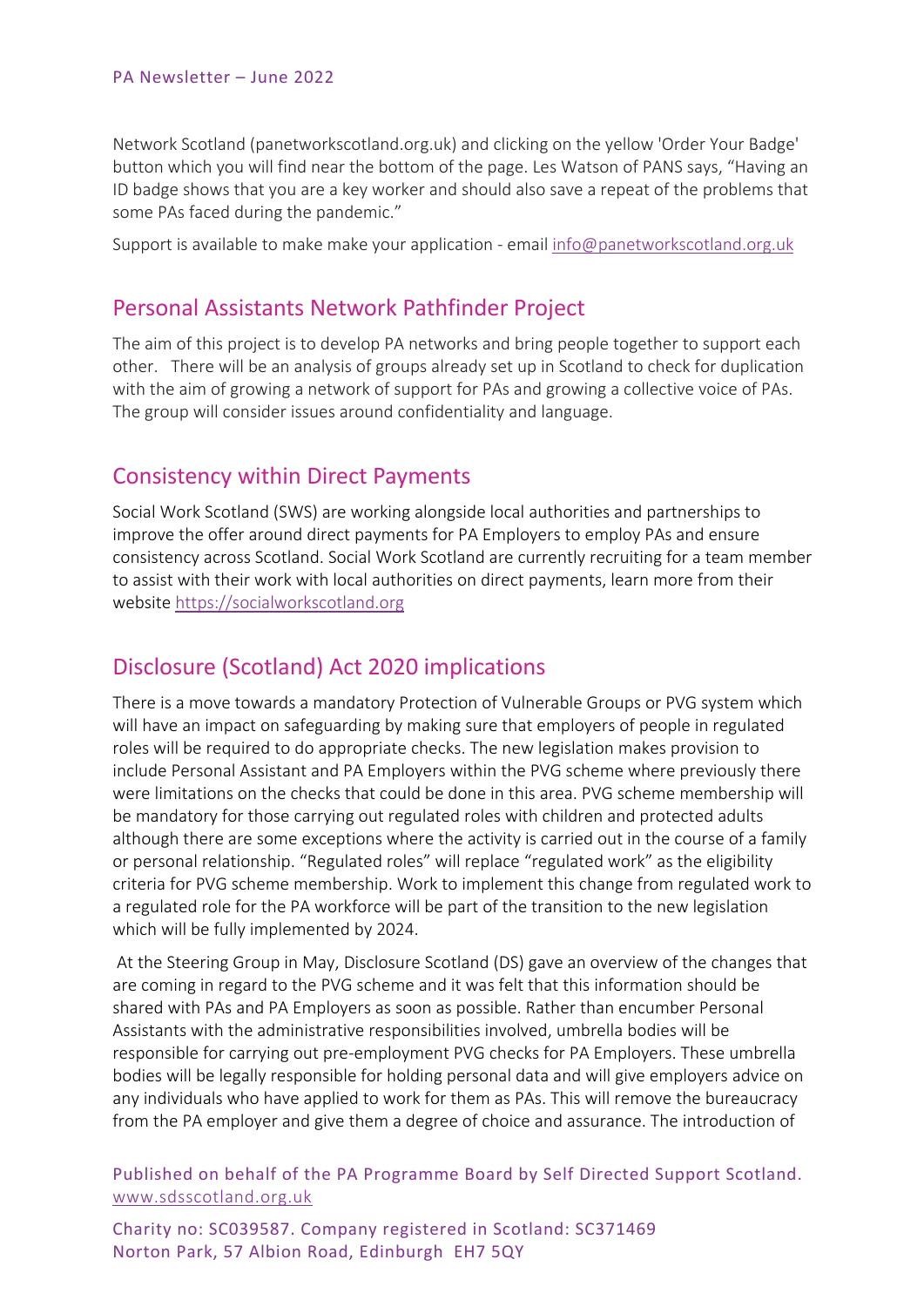these changes will mean that PA Employers will benefit from the same protections as other users of social care but they will not be criminalised if they choose not to perform the check or if they choose to employ someone they have been advised against employing. Personal Assistants will be held responsible if they engage in a regulated role and have not joined the scheme. There will be cost implications with the new scheme which could disproportionately affect those on lower incomes. Umbrella bodies already exist but we would expect that there will be organisations who specialise in this area who will choose to become umbrella bodies to assist personal employers in making safe recruitment decisions. It is not yet clear who the umbrella bodies will be.

In the steering group there was unease that introducing an umbrella body could potentially damage the agency or unique relationship that exists between an employer and their Personal Assistant. There is also concern amongst the group regarding a potential issue relating to the way that personal information will be shared.

The Disclosure Act is still in the process of being implemented and it is being introduced on a phase by phase basis in order to avoid unintended consequences. DS is to attend the next Programme Board meeting and we will stay close to this work and share updates from DS here.

## Other news - quick snapshot

- On 16 May a Ministerial meeting was held by the Minister for Mental Wellbeing and Social Care with people with lived experience, including representatives from the Independent Living Movement. This was to inform the ongoing development of the proposed National Care Service. The Minister agreed to hold a subsequent meeting following the publication of the Bill in June 2022.
- An awareness raising campaign is underway in relation to the role of the Personal Assistant. Discussion about the definition of a PA is being useful in raising the profile of the profession.
- Central to the promotion of the PA workforce is the relationship with the PA Employer. Employer and PA Programme Board member Dr Jim Elder Woodward recently met with Community Contacts in June to share insights into the considerations to make locally when considering training for PAs. This included a focus on Employer training, to ensure they are in a position to manage the learning needs of their PAs.
- NHS Highland are unique in having developed a local SDS strategy which is currently in the implementation phase. SDSS are engaged in supporting this initiative and how PAs will feature within it.
- The chairs of the PA Programme Board will present to the SDS Practice Network on 16 June. This is a Social Work Scotland network of local SDS leads across Scotland, who grapple with the practicalities of SDS implementation on a daily basis.
- Disclosure (Scotland) Act 2020 implications. The PVG scheme will be mandatory for those carrying out regulated roles with children and protected adults although there are some exceptions where the activity is carried out in the course of a family

Published on behalf of the PA Programme Board by Self Directed Support Scotland. www.sdsscotland.org.uk